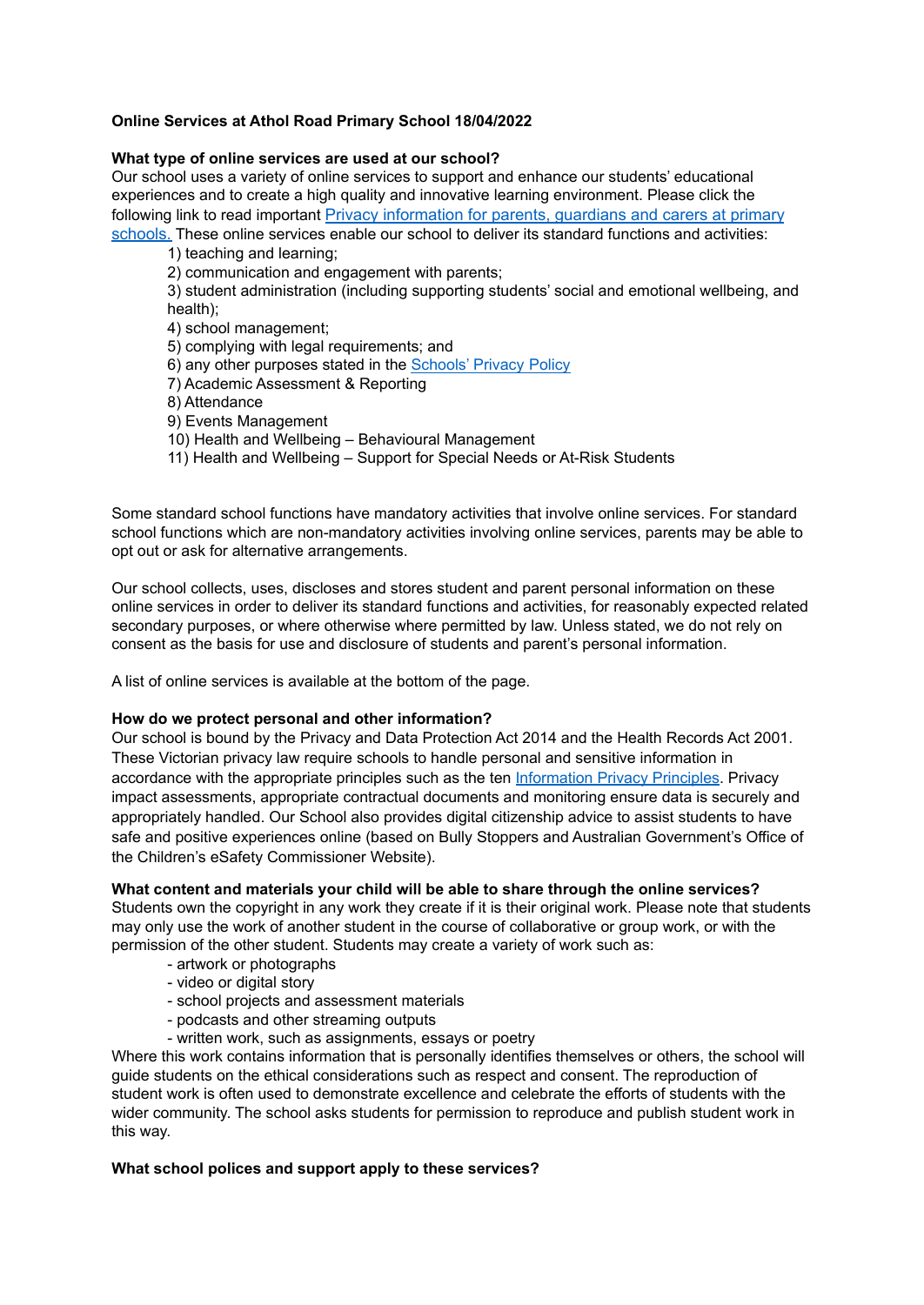The following school policies also apply: Acceptable Use Agreements, Student Engagement Policy, Photography and Filming Policy, Cybersafe Policy. These policies will be used to inform the school community on acceptable behaviours. Our school policies are available from <https://atholroadps.vic.edu.au/learning/#digital>

Students will be supported to develop Cyber Safe practices online. In some instances, inappropriate use of online services may require personal information such as messages or comments in the system to be discussed with a child and their family.

Individuals have the right to request access to their personal information. If you have any questions, please contact Ruby Toombs - Principal at the School on (03) 9547 1224

| Online<br>Service | Purpose - Standard<br>Function                                                                                                                                                                                                                                                                                                                                                                                                                                                                                | Information type                                                                                                                                                                                                                                                                                                                                                                                             | Data Storage<br>Location | Accounts                                      |
|-------------------|---------------------------------------------------------------------------------------------------------------------------------------------------------------------------------------------------------------------------------------------------------------------------------------------------------------------------------------------------------------------------------------------------------------------------------------------------------------------------------------------------------------|--------------------------------------------------------------------------------------------------------------------------------------------------------------------------------------------------------------------------------------------------------------------------------------------------------------------------------------------------------------------------------------------------------------|--------------------------|-----------------------------------------------|
| Sentral           | * teaching and learning;<br>* communication and<br>engagement with parents;<br>* student administration<br>(including supporting<br>students' social and<br>emotional wellbeing, and<br>health);<br>* school management<br>* academic assessment &<br>reporting<br>* attendance<br>* events management<br>* health and wellbeing -<br>behavioural Management<br>* health and wellbeing -<br>support for special needs<br>or at-risk students<br>* one way communication<br>* payment processing,<br>fees etc. | <b>Student Full Name</b><br><b>Student Year Level</b><br><b>Student DOB</b><br><b>Student Email</b><br><b>Student Photo</b><br>Student ATSI status<br>Student Health and Welfare<br>Information (e.g. allergies,<br>disabilities, reasonable<br>adjustments)<br><b>Student Behavioural</b><br>Information (exclude Health<br>information)<br><b>Student Assessment</b><br>eCases ID<br><b>Parent Details</b> | Victoria                 | Student, Teacher,<br>Administration<br>Parent |
| PassTab           | Visitor, Contractor, Staff,<br>Parent, Volunteer<br>Attendance                                                                                                                                                                                                                                                                                                                                                                                                                                                | Parent/Visitor/Staff Full<br>Name<br><b>Reason for Visit</b><br>Working with Children<br>Check                                                                                                                                                                                                                                                                                                               | Sydney                   | Staff<br>Visitor<br>Administration<br>Parent  |

The following online services are used for multiple standard school functions.

The following key online services are used for teaching and learning. Some of these online services also enable schools to communicate and engage with parents about the student's learning outcomes. Please contact our school for further information:

| Online   | Purpose              | Information type         | Data Storage | Accounts       |
|----------|----------------------|--------------------------|--------------|----------------|
| Service  |                      |                          | Location     |                |
| Acer PAT | Numeracy practice    | <b>Student Full Name</b> | Overseas     | Student        |
| Testing  | tests and social and | Date of Birth            |              | Administration |
|          | wellbeing surveys    | CASES ID                 |              |                |
|          |                      | Year Level               |              |                |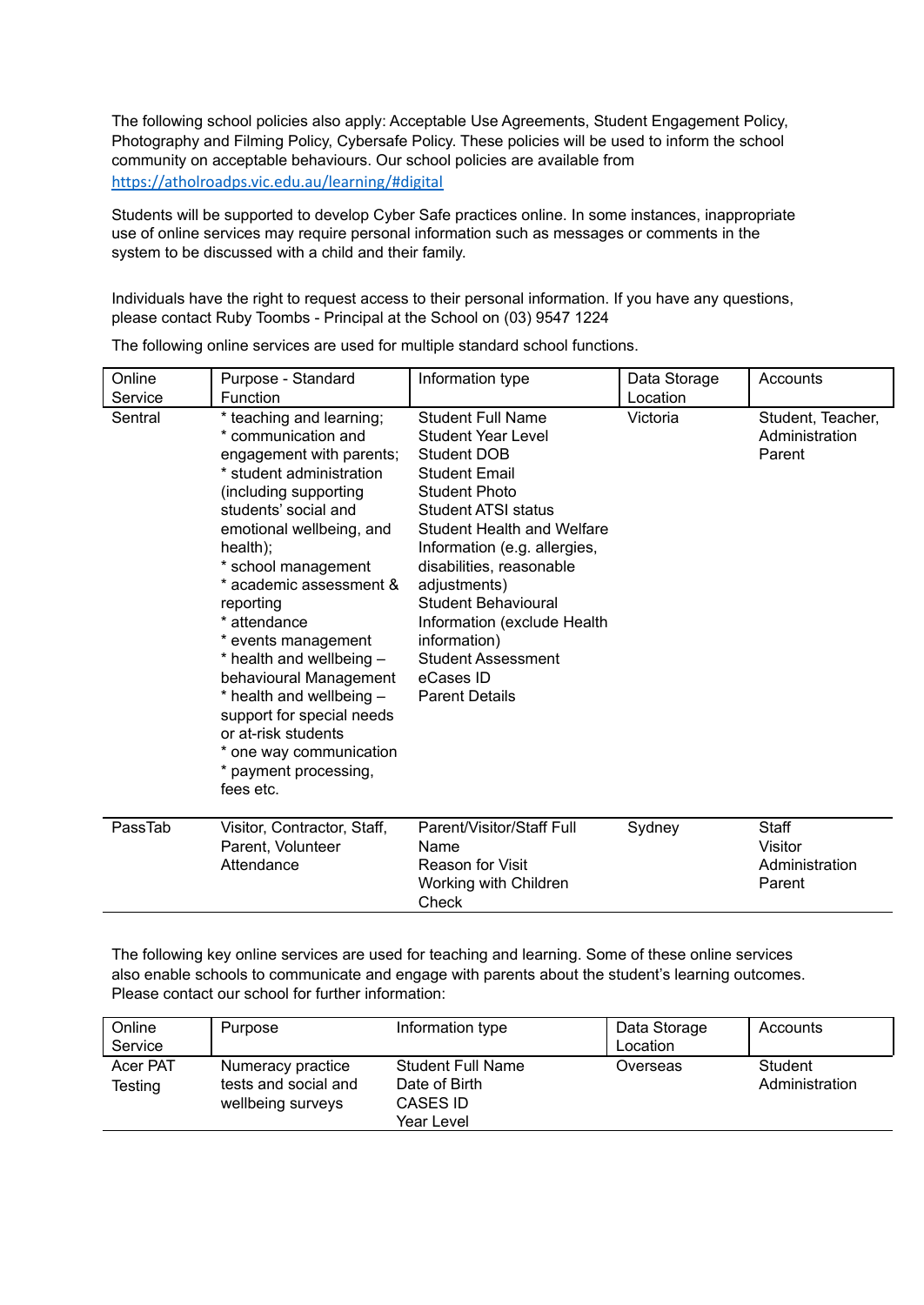| <b>IXL</b>                                    | Numeracy                                                             | <b>Student Full Name</b><br>Date of Birth<br><b>CASES ID</b><br>Year Level                                                                                 | Overseas  | Student<br>Administration<br><b>Teacher</b>        |
|-----------------------------------------------|----------------------------------------------------------------------|------------------------------------------------------------------------------------------------------------------------------------------------------------|-----------|----------------------------------------------------|
| Seesaw                                        | Online student<br>portfolio                                          | <b>Student Work</b><br><b>Student Photo and Videos</b><br><b>Student Full Name</b><br>Date of Birth<br><b>CASES ID</b><br>Password<br><b>Student Email</b> | Overseas  | <b>Student</b><br>Administration<br><b>Teacher</b> |
| Sunshine<br>Online                            | Literacy                                                             |                                                                                                                                                            | Overseas  | <b>Teacher</b><br>Administration                   |
| WeVideo                                       | Video editing                                                        | <b>Student Email</b><br><b>Student Photos and Video</b>                                                                                                    | Overseas  | <b>Student</b><br>Administration<br><b>Teacher</b> |
| G-Suite for<br>Education<br>(DET<br>brokered) | Various subjects<br>*communication and<br>engagement with<br>parents | <b>Student Full Name</b><br><b>Student Email</b><br><b>Student Year Level</b><br><b>Student Location Information</b><br><b>Student Work</b>                | Overseas  | <b>Student</b><br><b>Teacher</b><br>Administration |
| Reading<br>Eggs                               | Literacy<br>* communication and<br>engagement with<br>parents        | <b>Student First Name &amp; Initial</b><br><b>Student Year Level</b><br><b>Student Email</b><br><b>Student Work</b>                                        | Overseas  | <b>Student</b><br>Teacher<br>Administration        |
| Essential<br>Assessment                       | Numeracy and<br>Literacy                                             | <b>Student Full Name</b><br>Date of Birth<br>Password<br><b>Student Email</b>                                                                              | Australia | <b>Student</b><br>Administration<br><b>Teacher</b> |
| Quickcliq                                     | Canteen ordering                                                     | <b>Student Full Name</b><br>Year Level<br><b>Parent Contact Information</b><br><b>Payment Details</b><br><b>Parent Email Address</b>                       | Australia | Administration<br>Teacher<br>Parent                |
| Prezi                                         | <b>Education - Lesson</b><br>Delivery/Activities                     | <b>Student Full Name</b><br><b>Student Email</b>                                                                                                           | Overseas  | <b>Teacher</b><br><b>Student</b>                   |
| Wix                                           | Education - Lesson<br>Delivery/Activities                            | <b>Student Full Name</b><br><b>Student Email</b>                                                                                                           | Overseas  | Teacher<br><b>Student</b>                          |
| YouHue                                        | Education - Student<br>Wellbeing                                     | <b>Student First Name</b><br><b>Student Last Initial</b>                                                                                                   | Overseas  | <b>Teacher</b><br>Student                          |
| GetEpic                                       | Education - Lesson<br>Delivery/Activities                            | <b>Student First Name</b><br><b>Student Last Name</b>                                                                                                      | Overseas  | Teacher<br>Student                                 |